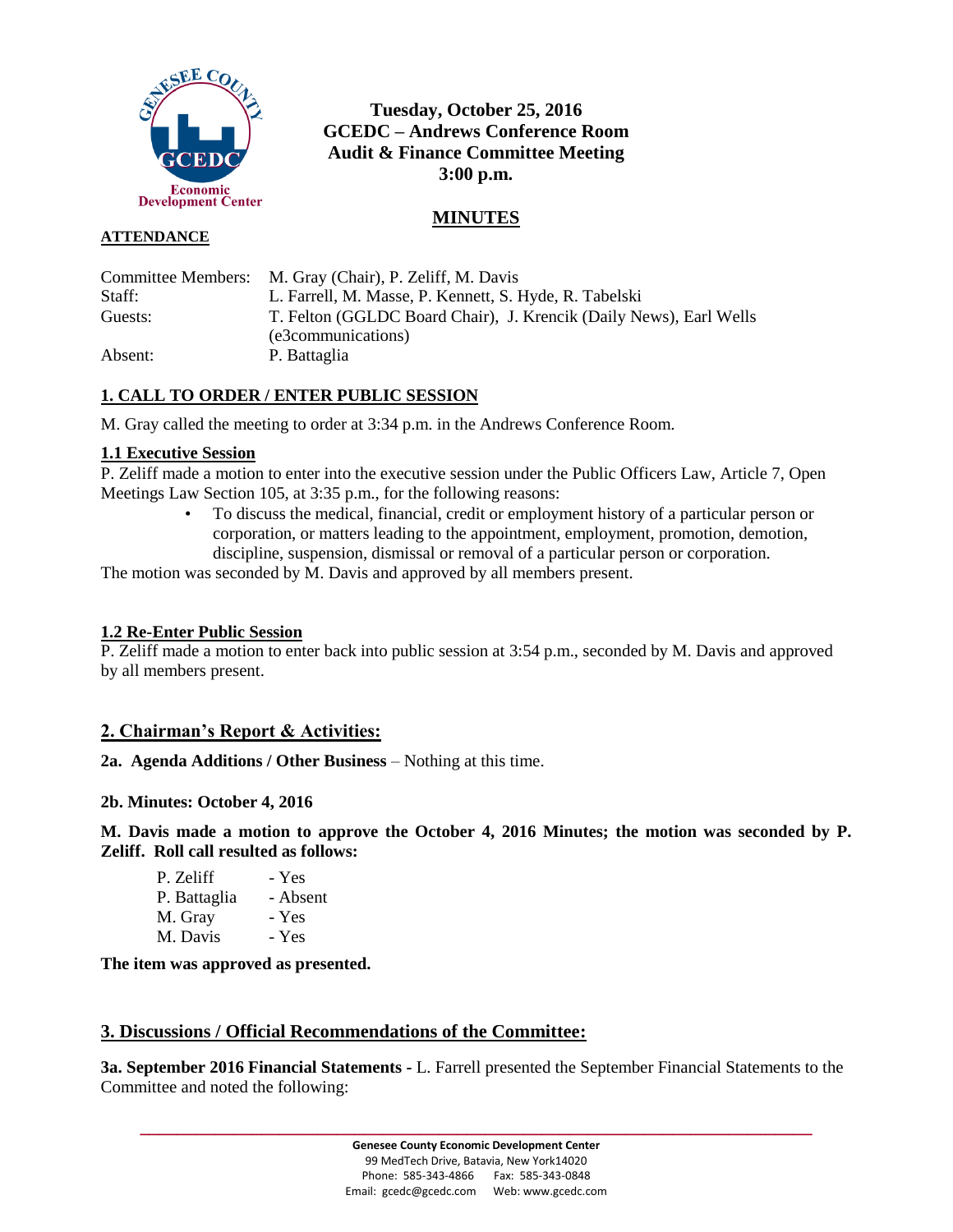- In the Operating fund most of the activity is reoccurring and we should expect to be at 75% of budget.
- A large portion of the employer contribution to employee HSA accounts is made at the beginning of the year.
- A majority of the unemployment insurance is paid at the beginning of the year.
- Insurance is paid in advance and should be within budget on a consolidated basis by year end.
- Dues and Subscriptions include Greater Rochester Enterprise (\$50K) and Invest Buffalo Niagara (IBN) (previously Buffalo Niagara Enterprise) (\$25K).
- RLF #1 has 3 active loans. The loan receivable from Savage IO remains in collections. A payment was received from Savage IO through the collections attorney and corresponding attorney fees (professional services expense) was paid on the portion received (25%).
- Allowance for Bad Debt is being increased by \$10K, to be recognized evenly throughout the year.
- RLF #2 has 2 active loans.
- The expenses in STAMP that are unbudgeted correspond with unbudgeted grant income.
- STAMP Land Acquisition Interest is capitalized and the expense will be drawn down on the ESD \$33M Grant.
- The GAIN! Loan fund received \$200,000 in September for a loan to L&M Fabrication. The loan is on hold for now and the funds will be returned or repurposed as we have two loans in the pipeline.
- Decrease in accounts receivable as a quarterly payment of the Economic Development Program Support Grant was received from the GGLDC.
- All expenditures are in line with the budget except where noted.

### **M. Davis made a motion to recommend approval of the September Financial Statements; the motion was seconded by P. Zeliff. Roll call resulted as follows:**

| P. Zeliff    | - Yes    |
|--------------|----------|
| P. Battaglia | - Absent |
| M. Gray      | - Yes    |
| M. Davis     | - Yes    |

**The item was approved as presented.**

**3b. Auditor Selection** – Removed from the agenda.

**3c. GAIN! Loan Fund Application – Sandvoss Farms, LLC** – Sandvoss Farms LLC / First Light Creamery is a NYS Limited Liability Company that processes pasteurized cheese, milk and yogurt from raw goats milk produced on a farm in East Bethany, NY. The company is planning to construct a new refrigeration and storage facility, site work to improve access and traffic flow, a new hoop house for feed and material storage and a new goat nursery facility. Financing for the project includes a National Grid grant, a NYSERDA grant and an equity contribution from the owners in the form of cash.

The Company is asking the Committee to approve a loan from the GAIN! Loan Fund for \$177,139 for acquisition of a piece of equipment. The loan is an odd amount as this should have been the balance of the funds allocated to the GCEDC after all the other GAIN! Loan Funds that were approved. The term of the loan will have an interest rate of1% per annum and will be amortized over a ten year term (matching the depreciable life of the piece of equipment). The loan will be secured by a first position lien filing against the property being constructed as well as corporate and personal guarantees of the members / owners. The project will allow the company to continue to expand their operations.

M. Gray asked that the staff take a look at the website under loans and update the information to include this loan program and to ensure that the rest of the loan programs are up to date.

**\_\_\_\_\_\_\_\_\_\_\_\_\_\_\_\_\_\_\_\_\_\_\_\_\_\_\_\_\_\_\_\_\_\_\_\_\_\_\_\_\_\_\_\_\_\_\_\_\_\_\_\_\_\_\_\_\_\_\_\_\_\_\_\_\_\_\_\_\_\_\_\_**